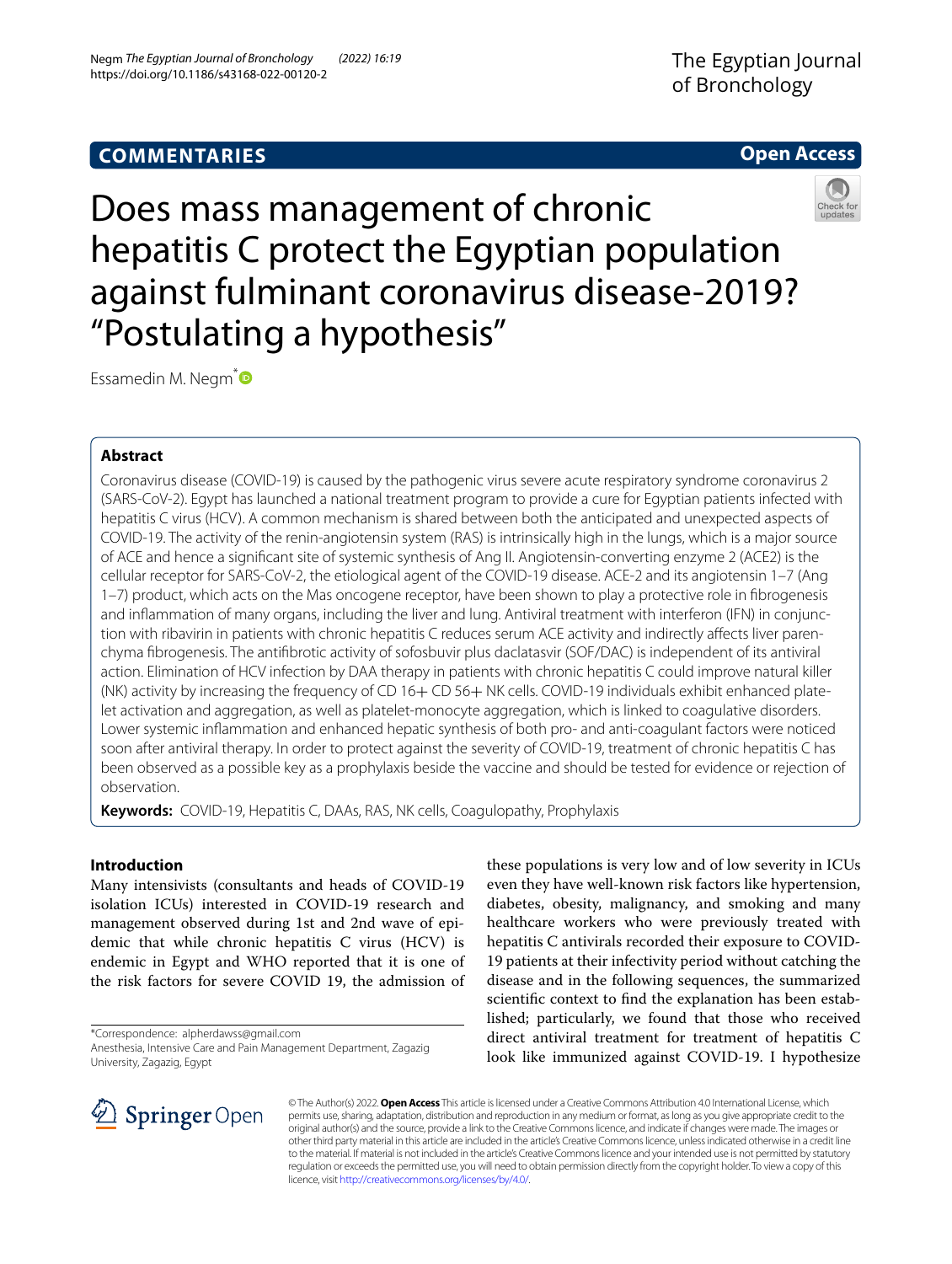that Modulation of the RAS by the chronic hepatitis C virus treatment either by (Daclatasvir and Sofosbuvir), (Daclatasvir and Sofosbuvir plus Ribavirin), or (Ribavirin and Interferon) protocols together with restoration of NK cell efector functions and lowering systemic infammation and enhanced hepatic synthesis of both pro- and anti-coagulant factors could give an explanation to the low incidence of COVID-19 among Egyptian population and can help in the management of the epidemic and will help Egypt's herd immunity to grow more quickly. In addition, it may play a role in COVID 19 prophylaxis.

### **Evidence synthesis for the hypothesis**

The coronavirus disease-2019 (COVID-19) is not a simple viral pneumonia with the numerous unusual pathophysiological, biochemical, and hematological efects having been described. Of particular interest is the interaction of severe acute respiratory syndrome coronavirus-2 (SARS-CoV-2) and the renin-angiotensin system (RAS) via angiotensin-converting enzyme-2 (ACE-2), the receptor used by the SARS-CoV-2 to gain access to cells. This interaction could trigger an explanation for the several unusual clinical fndings observed in COVID-19 [[1\]](#page-4-0). A common mechanism is shared between both the anticipated and unexpected aspects of COVID-19: silent hypoxia, atypical acute respiratory distress syndrome (ARDS), stroke, loss of smell, myocarditis, and elevated mortality in the elderly, in men, in African Americans, and in obesity, diabetes, and cancer patients. All bear the fngerprints of the imbalance of the renin-angiotensin system (RAS), indicating that the common culprit is RAS [\[2](#page-4-1)]. We also add our daily and continuous observation and explanation as regards the role of anti-hepatitis C medications to protect hepatic patients to this theory.

The RAS (Fig. [1\)](#page-2-0)  $[3]$  $[3]$  comprises a carefully balanced and controlled cascade of hormones and receptors involving multiple organ systems. Angiotensinogen, continuously released from the liver into the circulation, is cleaved to angiotensin I (AngI) by renin which is released from the kidney. AngI catalyzed by angiotensin-converting enzyme (ACE) located on vascular endothelium, and most abundantly found in lung tissue to produce the active end product angiotensin II (AngII). AngII acts mainly via angiotensin  $1$  (AT1) receptors. The activation of this AngII/AT1 classic pathway leads to a number of unfavorable efects. It results not only in the well-known vasoconstrictive efects, but also a host of potentially detrimental efects on the endothelium, infammation, vascular permeability facilitating pulmonary edema, and coagulation  $[4-7]$  $[4-7]$ .

There is also a protective RAS pathway as AngI is converted to Ang  $(1-9)$  and AngII converted to Ang  $(1-7)$ by ACE-2. Ang  $(1-7)$  primarily exerts effects on the MAS receptors causing vasodilation, natriuresis, diuresis, antiproliferative, and anti-inflammatory effects. This pathway is the so-called RAS protective pathway  $[5, 6]$  $[5, 6]$  $[5, 6]$  $[5, 6]$  which may be suppressed in COVID-19 leading to overstimulation of the classic pathway with adverse cardiovascular and respiratory efects, hypercoagulation, endothelial dysfunction, infammation, and insulin resistance [[1\]](#page-4-0).

The AngII/AT1 axis of the RAS system plays role in the development of fbrotic diseases, while the other counter components, ACE-2/Ang1–7/Mas axis, have shown potential protective effects in organ fibrosis  $[1, 8]$  $[1, 8]$  $[1, 8]$ . Thus, stimulating this protective arm of RAS would be a prophylactic or treatment option for liver and lung fbrosis.

In both animal and human studies, angiotensin-converting enzyme inhibitors and angiotensin receptor blockers slow the progression of fbrosis. In a bile duct ligation mouse model, ACE-2 supplementation prevents liver fibrosis [\[9](#page-4-8)].

Chronic HCV Interferon-associated antiviral therapy (IFN) with ribavirin has been reported to decrease serum ACE activity and indirectly affect liver parenchyma fibrogenesis. Ribavirin also exerts an immunomodulatory action of the host to the virus by shifting a Th<sub>2</sub> response in favor of a Th1 phenotype. Th2 response and production of type 2 cytokines such as IL-4, IL-5, and IL-10 stimulate the humoral response which enhances immunity toward the virus [\[10\]](#page-4-9). In addition, their sustained virologic response (SVR) was shown in a study by Marcellin and colleagues with a mean follow-up of 4 years, showing 96% undetectable serum HCV RNA [[11](#page-4-10)]. So, it can act as a prophylaxis in our epidemic.

Ribavirin also demonstrated an inhibitory efect on the enzyme TMPRSS2. TMPRSS2 is a membrane protease for the priming of ACE2, which is a critical step for SARS-CoV-2 fusion [\[12](#page-4-11)].

Highly efective direct-acting antivirals (DAAs) daclatasvir and sofosbuvir (SOF/DAC)—have recently been used for HCV elimination. The antifibrotic activity of SOF/DAC is independent of its antiviral action. The molecular events associated with this effect were the downregulation of tumor necrosis factor alpha/ nuclear factor kappa-light-chain-enhancer of activated B cells (TNF-α/NF-κB) signaling pathway and induction of B-cell lymphoma 2 (Bcl-2) [\[13\]](#page-4-12). Observational clinical data support the potential of anti-TNF therapies as a treatment for COVID-19. Data from the SECURE-IBD registry suggest that when patients with infammatory bowel disease develop COVID-19, those on anti-TNF therapies do just as well and possibly better than those on alternative agents. It was found that anti-TNF therapy was inversely related to the composite outcome of death or hospital admission for COVID-19. A functional renin/angiotensin system (RAS) in the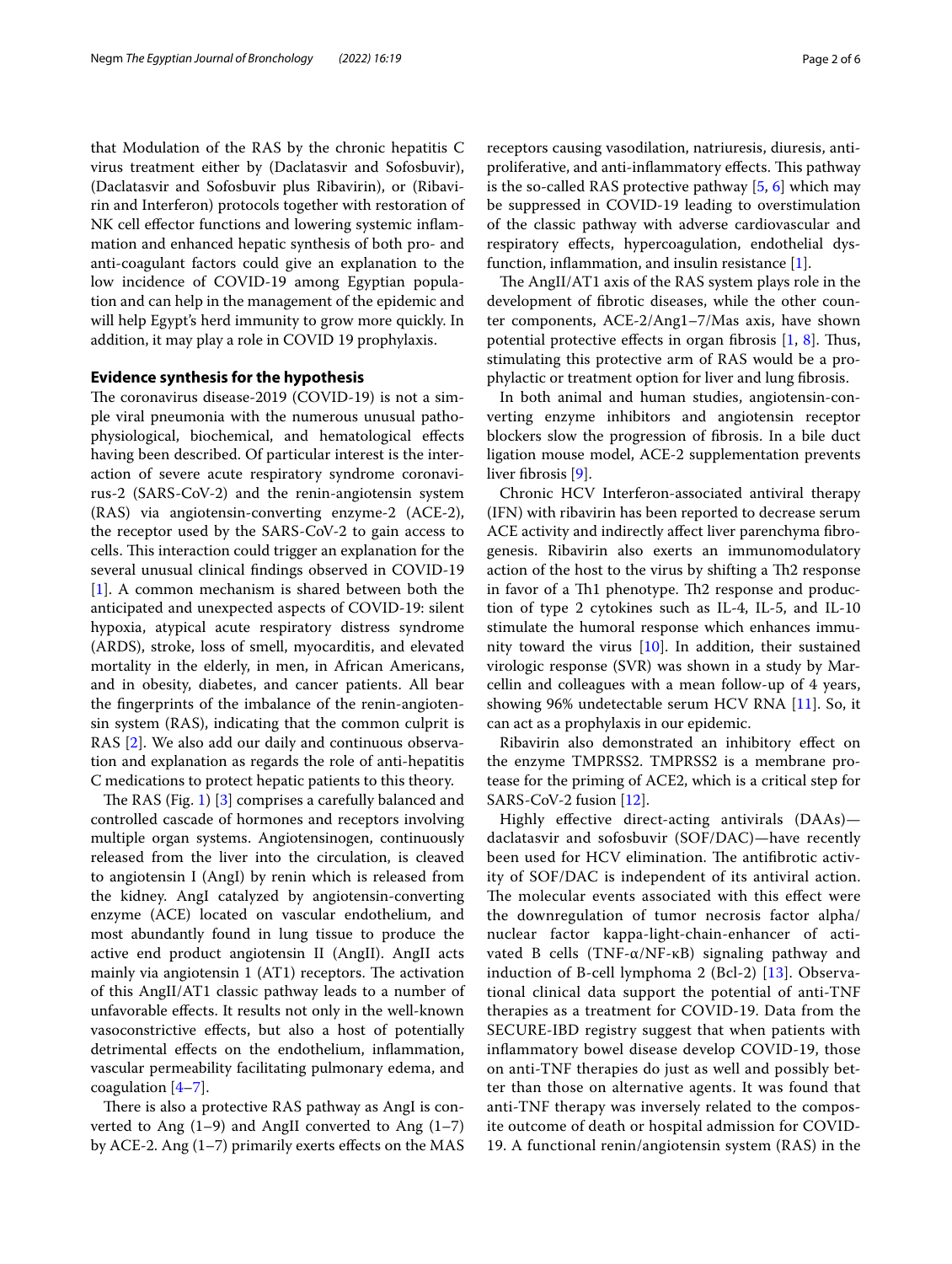

<span id="page-2-0"></span>target cell is necessary for the induction of alveolar epithelial cells (AEC) apoptosis by TNF-alpha. TNF-alpha exposure increased Ang II concentration [[14,](#page-4-13) [15\]](#page-4-14).

DAAs for HCV infection have resulted in high rates of sustained virologic response (SVR) following 8 to 24 weeks of treatment. In the IMPACT study, virologic response to simeprevir, sofosbuvir, and daclatasvir was durable over 3 years and all patients who reached the 3-year follow-up time point maintained SVR [[16](#page-4-15)].

Another factor which strengthens the protection is the relation between management of hepatitis C and natural killer (NK) cells. In patients with chronic hepatitis C, eliminating HCV infection with DAA therapy could increase NK activity by increasing the frequency of NK cells and of CD 16+ CD 56+ NK cells [\[17](#page-4-16)]. NK

cells are a type of innate immune cell that acts as a frst line of defense against acute infections and cancer, as well as controlling the adaptive immune response [[18](#page-5-0)]. Natural killer cells play a central role in maintaining immune homeostasis, which is crucial when facing the challenge of a novel pathogen. Preliminary studies in COVID-19 patients with serious disease suggest a reduction in NK cell number and function leading to a decrease in infected and activated cell clearance and unchecked increase in tissue-damaging infammation. Restoration of NK cell efector functions has the potential to correct the delicate immune balance needed for successful SARS-CoV-2 infection clearance [[19\]](#page-5-1). Furthermore, according to Bao et al., natural killer cells can be used as a universal COVID-19 treatment [\[20](#page-5-2)].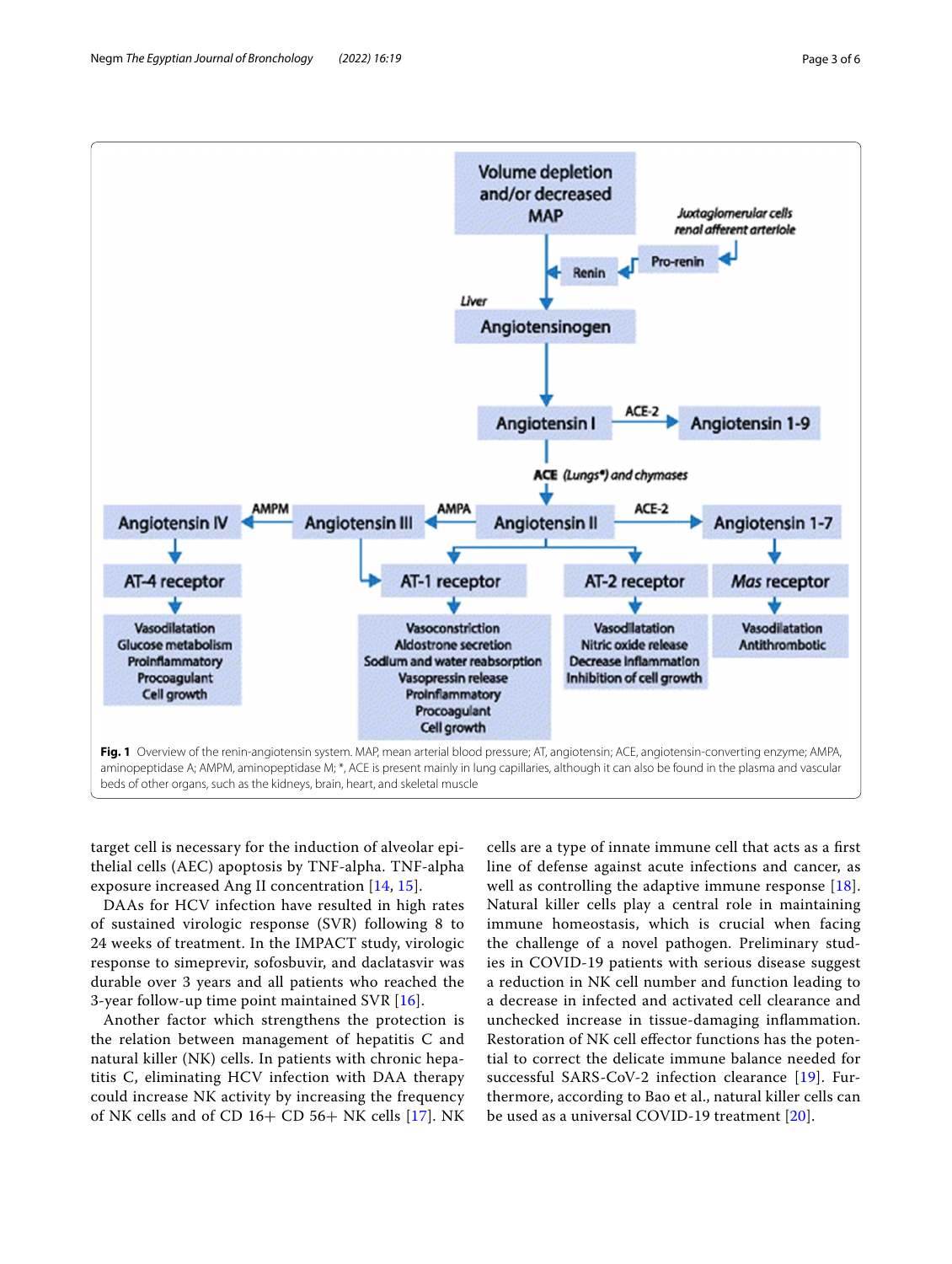When SARSCoV-2 infects endothelial cells via ACE2, this receptor is internalized and downregulated, preventing it from functioning normally. The buildup of angiotensin II would result in an increase in prothrombotic signaling as a result of this downregulation (Ang II) [\[21](#page-5-3)]. SARS-CoV-2 interacts with platelets and megakaryocytes via an ACE2-independent mechanism, and this interaction may infuence alternative receptor expression linked to COVID-19 coagulation dysfunction [[22\]](#page-5-4). COVID-19 individuals exhibit enhanced platelet activation and aggregation, as well as platelet-monocyte aggregation, which is linked to coagulative disorders [[23](#page-5-5)], which emphasizes platelets' crucial role in SARS-CoV-2 infection and immunopathology [[24\]](#page-5-6). Alterations of primary hemostasis (platelet adhesion, activation, and aggregation) have been liked to chronic HCV-induced liver cirrhosis, with platelet hypofunction being more noticeable in the early stages of the disease compared to the later ones [\[25\]](#page-5-7).

The effect of DAAs on coagulopathy in patients with HCV-related cirrhosis was investigated in a prospective study utilizing thrombomodulin-modifed thrombin generation test; SVR is associated with a signifcant decrease of in vitro hypercoagulability. This effect, which was likely due to lower systemic infammation and enhanced hepatic synthesis of both pro- and anti-coagulant factors, was noticed soon after antiviral therapy ended and lasted for up to a year  $[26]$  $[26]$ . Patients who do not have their hypercoagulability reversed following DAAs are at a higher risk of problems [\[27\]](#page-5-9).

Egypt has the highest prevalence of hepatitis C virus (HCV) worldwide, with a prevalence rate of 21.9% in 1995–1996 among adults [[28\]](#page-5-10). Antibody prevalence among adults aged 15–59 years was 14.7% in 2009 and 10.0% in 2015, according to the Egyptian Demographic and Health Surveys (EDHS) [[29\]](#page-5-11).

Since 2007, care for HCV in Egypt has been one of the top national priorities. Egypt has launched a national treatment program intending to provide cure for Egyptian HCV-infected patients. Mass HCV treatment program had started using pegylated interferon and ribavirin between 2007 and 2014. In May 2016, the World Health Assembly set targets for the elimination of viral hepatitis, including reaching 90% diagnosis, 80% treatment coverage, and a 65% reduction in related mortality by 2030 [[30\]](#page-5-12). The Egyptian National Committee for the Control of Viral Hepatitis did its best to provide DAAs to Egyptian HCV patients [\[31](#page-5-13)]. Planning started in May 2018 with the goals of the Ministry of Health were to screen everyone 18 years of age or older in Egypt with a target population of 62.5 million within 1 year and to provide treatment to all those with HCV viremia. All patients were treated with sofosbuvir (400 mg daily) plus daclatasvir (60 mg daily) with or without ribavirin for duration of 12 or 24 weeks, depending on the presence or absence of cirrhosis and the stage of cirrhosis. Of the target population, 49,630,319 persons (79.4%) participated spontaneously in the screening between October 1, 2018, and April 30, 2019 [[32\]](#page-5-14).

Between 2010 and 2014, the number of confrmed cases of acute viral hepatitis C infection in the USA rose by more than 2.5 times. According to recent epidemiologic surveys, at least 4.6 million people have tested positive for HCV antibodies, and around 3.5 million are currently infected with the virus [[33\]](#page-5-15). HCV infection is now the most common blood-borne viral infection in the USA, killing more people than HIV and being the primary cause of cirrhosis, liver cancer, liver failure, and liver-related deaths [[34](#page-5-16)].

Although HCV is one of the risk factors listed by WHO for severe COVID-19, existing literature of a case series of 5700 COVID-19 patients in multiple hospitals in the New York City area identifed only <0.1% of these patients have infections [\[35](#page-5-17)].

Nassar et al. studied the characteristics, outcomes, and risk factors for inhospital death of critically ill patients with COVID-19 pneumonia admitted to Cairo University Hospitals in Egypt, where chronic liver disease patients had the lowest incidence of all comorbidities, with zero mortality [[36\]](#page-5-18). A retrospective study identifying risk factors of patients requiring ICU admission during hospital stay was collected from Ain Shams University Isolation-Hospital which records low incidence of ward admission with Zero ICU admission [[37\]](#page-5-19). Other supportive fndings were also found in several Egyptian centers [[38](#page-5-20)[–40](#page-5-21)]. A study by Negm et al. (NCT04757272) with unpublished results (pending publishing) on hospitalized critically ill 1053 COVID-19 patients supported the explanation of the current hypothesis, where patients treated with DAAs had well-documented favorable outcomes between chronic hepatitis C patients.

Pre-existing metabolic cirrhosis appears to be associated with greater mortality among COVID-19 patients, whereas HCV antibodies in hepatitis C patients may indicate "safety" against COVID-19 was a trial of explanation by a previous study  $[41]$ . We totally agree with the observation but not with the explanation as just infection is not a protection and even actually may be one of the risk factors for severity as in vivo platelet activation is thought to be caused directly by HCV-induced infammatory and immunological processes in the liver tissues [[42\]](#page-5-23).

These observations and explanations were the initiators to perform an investigation hypothesizing that modulation of RAS by the chronic hepatitis C virus treatment either by daclatasvir and sofosbuvir, daclatasvir and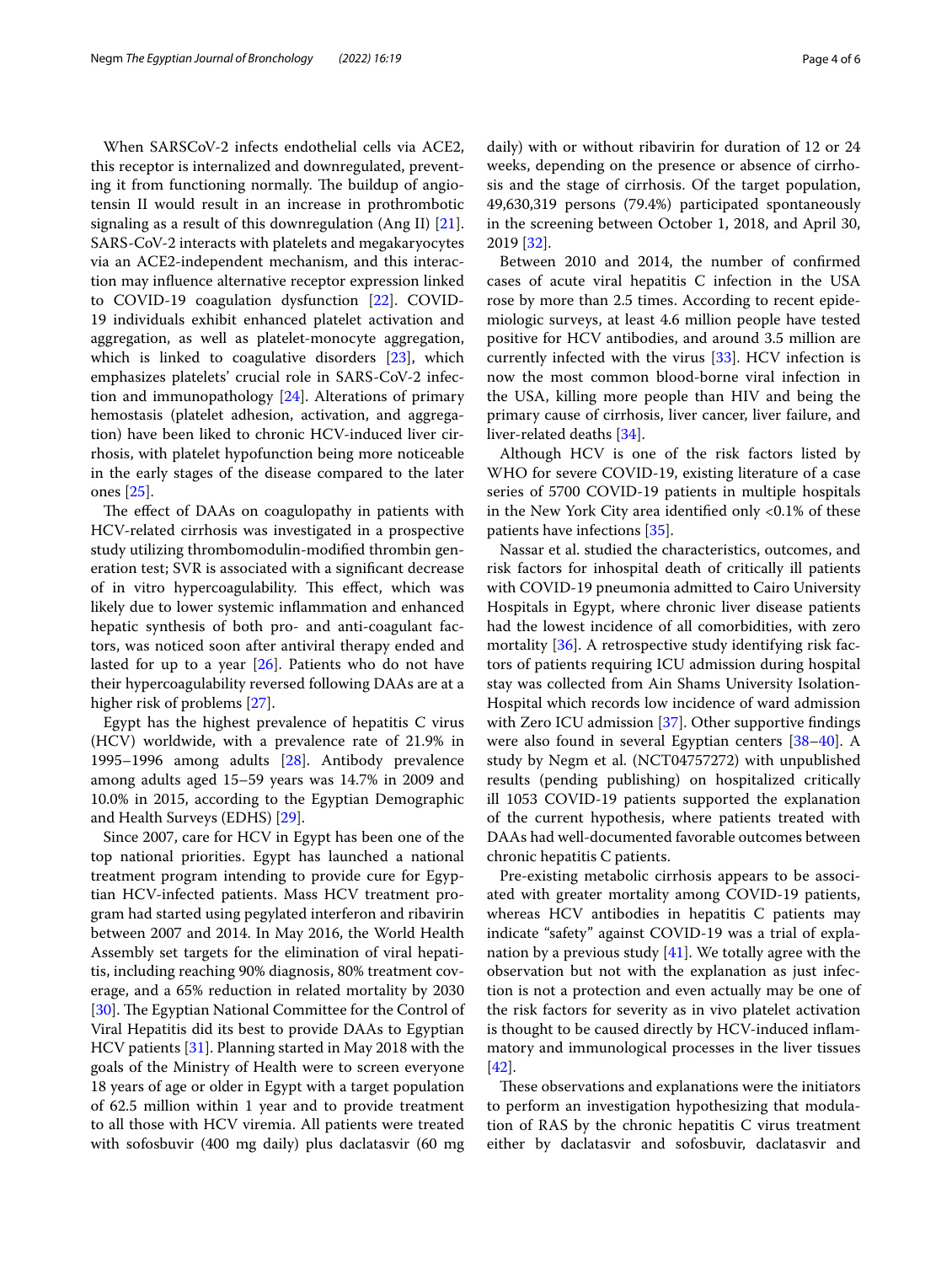sofosbuvir plus ribavirin, or ribavirin and interferon protocols which usually followed by hepatitis B vaccine with the restoration of natural killer(NK) cells plays together with coagulation balance a role in COVID-19 prophylaxis and may give the protection against severe COVID-19 among these populations in Egypt and may play a role beside vaccination for better eradication of the epidemic.

## **Conclusions**

The low incidence and severity of COVID-19 among chronic liver disease patients admitted to Egyptian hospitals might be explained by the mass management of chronic hepatitis C in Egypt. Understanding the mechanisms may help in better characterization of the disease and investigating possible therapeutic options. Intervention studies are needed to prove the efectiveness of DAAs as a prophylaxis for COVID 19. We will see if our fndings will help Egypt's herd immunity grow more quickly together with the current vaccination.

#### **Statement of signifcance and recommendations**

Modulation of RAS by the chronic hepatitis C virus treatment either by daclatasvir and sofosbuvir, daclatasvir and sofosbuvir plus ribavirin, or ribavirin and interferon protocols which usually followed by hepatitis B vaccine with restoration of natural killer (NK) cells plays together with coagulation balance a role in COVID-19 prophylaxis and may give the protection against severe COVID-19.

#### **Abbreviations**

COVID-19: Coronavirus disease-2019; SARS-CoV-2: Severe acute respiratory syndrome coronavirus 2; RAS: Renin-angiotensin system; ACE II: Angiotensinconverting enzyme II; Ang II: Angiotensin II; NK cells: Natural killer cells; SOF/ DAC: Sofosbuvir plus daclatasvir; ICUs: Intensive care units; WHO: World Health Organization; ARDS: Acute respiratory distress syndrome; AT1: Angiotensin 1 receptors; IFN: Interferon; IL: Interleukin; DAA: Direct-acting antiviral; TNF: Tumor necrosis factor alpha; Bcl: B-cell lymphoma; AEC: Alveolar epithelial cells; SVR: Sustained virologic response; HIV: Human immunodefciency virus; HCV: Hepatitis C virus.

#### **Acknowledgements**

I would like to express my sincere gratitude to all my colleagues in the front line of the fght against COVID-19, to all the courageous work of health care, nurses, clinicians, scientists, and laboratory staf all over the world, particularly Dr Atef Radwan (ICU consultant), Dr Mohamed Tawfk (ICU consultant), Dr Hamdy Kassem (ICU specialist), and my colleagues in Zagazig University namely Ahmed Tawfk (clinical pharmacist) and lastly Asmaa Emam (pharmacist).

### **Author's contributions**

EM prepared, wrote, revised, and submitted the manuscript. The author read and approved the fnal manuscript.

#### **Funding**

No any specifc fnancial interests, relationship, and afliations relevant to the subject of the manuscript.

**Availability of data and materials**

Not applicable.

#### **Declarations**

**Ethics approval and consent to participate** Not applicable.

### **Consent for publication**

Not applicable.

# **Competing interests**

The author declares no competing interests.

Received: 1 September 2021 Accepted: 12 March 2022 Published online: 29 March 2022

#### **References**

- <span id="page-4-0"></span>1. Wiesea OJ, Allwoodb BW, Zemlina AE (2020) COVID-19 and the reninangiotensin system (RAS): a spark that sets the forest alight? Med Hypotheses 144:110231
- <span id="page-4-1"></span>2. Czick M, Shapter C, Shapter R (2020) COVID's razor: RAS imbalance, the common denominator across disparate, unexpected aspects of 10 of 13 - CLARK COVID-19. Diabetes Metab Syndr Obes 13:3169–3192
- <span id="page-4-2"></span>3. Corrêa TD, Takala J, Jakob SM (2015) Angiotensin II in septic shock. Crit Care 19(1):98.<https://doi.org/10.1186/s13054-015-0802-3>
- <span id="page-4-3"></span>4. Yang T, Xu C (2017) Physiology and pathophysiology of the intrarenal renin-angiotensin system: an update. J Am Soc Nephrol 28(4):1040–1049
- <span id="page-4-5"></span>5. Paz Ocaranza M, Riquelme JA, Garcia L, Jalil JE, Chiong M, Santos RAS et al (2020) Counter-regulatory renin-angiotensin system in cardiovascular disease. Nat Rev Cardiol 17(2):116–129
- <span id="page-4-6"></span>6. Dhanachandra SK, Karnik SS (2017) Angiotensin receptors: structure, function, signaling and clinical applications. J Cell Signal 01(02) Available from: <https://pubmed.ncbi.nlm.nih.gov/27512731/>
- <span id="page-4-4"></span>7. Imai Y, Kuba K, Rao S, Huan Y, Guo F, Guan B et al (2005) Angiotensinconverting enzyme 2 protects from severe acute lung failure. Nature 436(7047):112–116
- <span id="page-4-7"></span>8. Li W, Moore MJ, Vasllieva N, Sui J, Wong SK, Berne MA et al (2003) Angiotensin-converting enzyme 2 is a functional receptor for the SARS coronavirus. Nature 426(6965):450–454
- <span id="page-4-8"></span>9. Mak KY, Chin R, Cunningham SC et al (2015) ACE2 therapy using adeno-associated viral vector inhibits liver fbrosis in mice. Mol Ther 23(9):1434–1443
- <span id="page-4-9"></span>10. Te HS, Randall G, Jensen DM (2007 Mar) Mechanism of action of ribavirin in the treatment of chronic hepatitis C. Gastroenterol Hepatol (N Y) 3(3):218–225
- <span id="page-4-10"></span>11. Marcellin P, Boyer N, Gervais A, Martinol M, Pouteau M, Castelnau C et al (1997) Long-term histologic improvement and loss of detectable intrahepatic HCV RNA in patients with chronic hepatitis C and sustained response to interferon-α therapy. Ann Intern Med 127(10):875–881
- <span id="page-4-11"></span>12. Mehmet Altay Unal, Ceylan Verda Bitirim, Gokce Yagmur Summak, Sidar Bereketoglu, Inci Cevher Zeytin, Omur Bul, et al (2020). Ribavirin shows antiviral activity against SARS-CoV-2 and downregulates the activity of TMPRSS2 and the expression of ACE2 In Vitro. [https://doi.org/10.1101/](https://doi.org/10.1101/2020.12.04.410092) [2020.12.04.410092.](https://doi.org/10.1101/2020.12.04.410092)
- <span id="page-4-12"></span>13. Zakaria S, El-Sisi AE (2020) Daclatasvir and sofosbuvir mitigate hepatic fbrosis through downregulation of TNF-α / NF-κB signaling pathway. Curr Mol Pharmacol 13(4):318–327
- <span id="page-4-13"></span>14. Brenner EJ, Ungaro RC, Gearry RB, Kaplan GG, Kissous-Hunt M, Lewis JD et al (2020) Corticosteroids, but not TNF antagonists, are associated with adverse COVID-19 outcomes in patients with infammatory bowel diseases: results from an international registry. Gastroenterology 159(91):481
- <span id="page-4-14"></span>15. Wang R, Alam G, Zagariya A, Gidea C, Pinillos H, Lalude O, Choudhary G, Oezatalay D, Uhal BD (2000) Apoptosis of lung epithelial cells in response to TNF-alpha requires angiotensin II generation de novo. J Cell Physiol 185(2):253–259
- <span id="page-4-15"></span>16. Lawitz E, Mangia A, Wyles D, Rodriguez-Torres M, Hassanein T, Gordon SC et al (2013) Sofosbuvir for previously untreated chronic hepatitis C virus infection. N Engl J Med 368:1878–1887
- <span id="page-4-16"></span>17. Moustafaa HM, Abdel-Gawada M, Salaheldinb EM, Ibrahimc NFS (2021) Restoration of natural killer cell activity in chronic hepatitis Cinfected